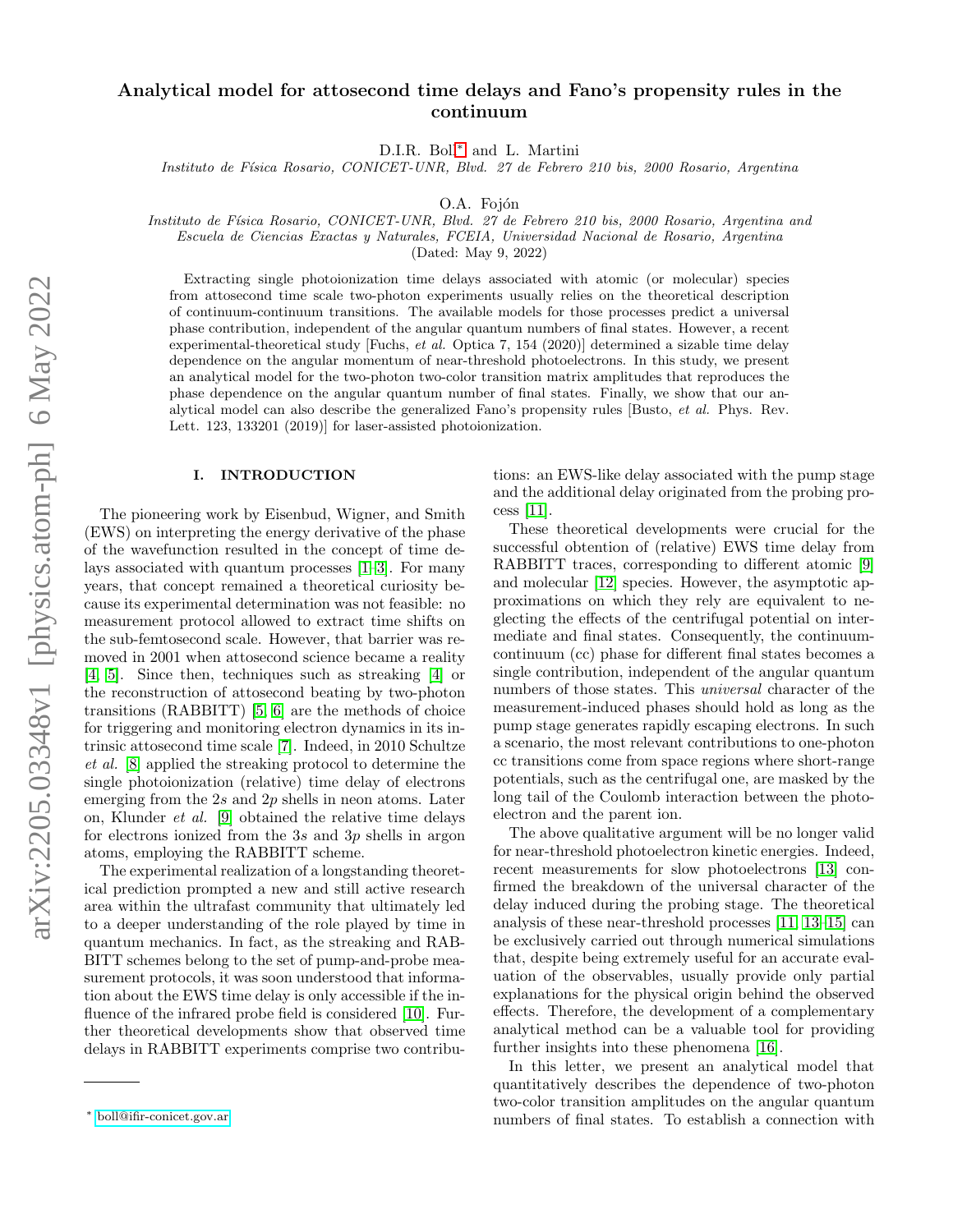

<span id="page-1-0"></span>FIG. 1. (Color online) Schematic representation of pathways contributing to consecutive dressed harmonic lines and the sideband in between. For low IR intensities, dressed harmonic lines are mainly populated by transitions from ground state to continuum states, triggered by the absorption of a single photon with energy  $\Omega_{\pm} = (2q \pm 1)\omega_0$  from the attosecond pulse train. The interaction of these primary photoelectron distributions with the IR, gives rise to the sidebands. Timereversed contributions, where the IR photon is absorbed or emitted first are not shown here.

some previous experimental and theoretical results on time delays, we focus on the RABBITT scheme: atomic targets in the gas phase irradiated with a combination of odd harmonics of a Ti:sapphire laser plus a synchronized weak fraction of the fundamental infrared (IR) laser. In this situation, the photoelectron spectra display two qualitatively distinct sets of lines: a) dressed harmonic (DH) lines mainly populated by the absorption of one photon from the source of odd harmonics and b) sideband (SB) lines, populated by two-photon transitions, on which the time delay gets imprinted (see Fig. [1](#page-1-0) for details).

Following standard time-dependent second-order perturbation theory, it is possible to show that sideband signal reads [\[5\]](#page-5-3),

$$
S_{2q} \propto \sum_{L,M} |M_{L,M}^+ + M_{L,M}^-|^2,\tag{1}
$$

where  $M_{L,M}^{\pm}$  are the two-photon transition matrix amplitudes connecting the initial bound state to a final state in the continuum with azimuthal and magnetic quantum numbers  $L$  and  $M$ , respectively. In Fig. [1](#page-1-0) we schematically show these reaction pathways for a generic sideband of order 2q and an initial s  $(l_i = 0)$  state. After solving the angular algebra and the time integrals for infinitely long fields, the transition matrix amplitudes above can be factorized as

$$
M_{L,M}^{\pm} = A_{L,M} e^{\pm i\omega_0 \tau} \left[ T_{L,\lambda}^{l_i}(\Omega_{\mp}) + T_{L,\lambda}^{l_i}(\pm \omega_0) \right], \quad (2)
$$

where  $A_{L,M}$  is the angular (algebra) factor and

 $\exp(\pm i\omega_0\tau)$  is a phase factor allowing to control the sideband signal by changing the delay  $\tau$  between the harmonics and the infrared laser with angular frequency  $\omega_0$ . As usual, the radial matrix elements in length gauge are given by

$$
T_{L,\lambda}^{l_i}(\Omega) = \sum_{\tau} \frac{\langle R_{\varepsilon_k, L}|r| R_{\varepsilon_k, \lambda} \rangle \langle R_{\varepsilon_k, \lambda}|r| R_{\varepsilon_i, l_i} \rangle}{\varepsilon_i + \Omega - \varepsilon_\kappa}, \qquad (3)
$$

where the summation (integration) runs over the entire spectrum of unperturbed states of the target, with energy  $\varepsilon_{\kappa}$ , angular momentum  $\lambda$ , and radial wavefunctions  $R_{\varepsilon_{\kappa},\lambda}$ . The initial and final states of the system are also described by eigenstates of the field-free Hamiltonian, with radial wavefunctions  $R_{\varepsilon_i,l_i}$  and  $R_{\varepsilon_k,L}$ , respectively.

The transition matrix amplitudes in Eq. [\(2\)](#page-1-1) can be derived in closed-form only for hydrogenic atoms [\[17–](#page-5-14) [19\]](#page-5-15). Therefore, to obtain a simple analytical model able to describe a broader range of targets, some approximations must be made. Firstly, for typical infrared laser intensities in RABBITT experiments, we can focus only on those processes where the extreme ultraviolet photon from the source of high-order harmonics is absorbed first. This is equivalent to neglect the radial matrix element  $T_{L,\lambda}^{l_i}(\pm \omega_0)$  in Eq. [\(2\)](#page-1-1), that accounts for the dressing of the initial state due to the infrared laser field [\[20\]](#page-5-16). The remaining radial matrix element can be evaluated by invoking the Dalgarno-Lewis method [\[21\]](#page-5-17), to obtain

<span id="page-1-2"></span>
$$
T_{L,\lambda}^{l_i}(\Omega_{\mp}) = \langle R_{\varepsilon_k,L}|r|\rho_{\varepsilon_{\pm},\lambda}\rangle,\tag{4}
$$

with  $\rho_{\varepsilon\pm,\lambda}$  being the solution of the inhomogeneous differential equation  $[\mathcal{H}_{\lambda} - \varepsilon_{\pm}] \rho_{\varepsilon_{\pm},\lambda} = -rR_{\varepsilon_i,l_i}$ , where  $\mathcal{H}_{\lambda}$  is the laser-free radial Hamiltonian for angular momentum λ, and the energy parameter satisfy  $\varepsilon_{\pm} = (2q \mp 1)\omega_0 + \varepsilon_i$ . From the graphical representation in Fig. [1,](#page-1-0) it can be seen that  $\varepsilon_{\pm} = \kappa_{\pm}^2/2$  is merely the energy for the lower (upper) dressed harmonic line.

The theoretical developments in Ref. [\[11\]](#page-5-9) follow from approximating  $\rho_{\varepsilon_{\pm},\lambda}$  and  $R_{\varepsilon_k,L}$  in Eq. [\(4\)](#page-1-2) by their asymptotic forms. Such approximation allows to obtain analytical expressions for the radial matrix elements that factorize as  $T_{L,\lambda}^{l_i}(\Omega_{\mp}) = |T_{L,\lambda}^{l_i}(\Omega_{\mp})| \exp(i\phi^{\pm}),$  with  $\phi^{\pm} = \phi_{bc}^{\pm} + \phi_{cc}^{\pm}$ . The first term  $(\phi_{bc}^{\pm})$  is the phase acquired during the ionization step, triggered by the absorption of one photon with energy  $\Omega_{\pm}$ . The second term  $(\phi_{cc}^{\pm})$ is the measurement-induced phase due to one-photon cc transitions stimulated by the infrared probe laser. One main contribution in [\[11\]](#page-5-9) is the derivation of an analytical expression for the  $\phi_{cc}^{\pm}$  phases, allowing thus access to the EWS time delay. Briefly, by measuring the time offset in the oscillation of sideband signals, induced by the controlled modification of the delay  $\tau$ , a finite differences approximation to the EWS time delay can be obtained by subtracting the measurement-induced time delay  $(\phi_{cc}^+ - \phi_{cc}^-)/2\omega_0$  to the total offset [\[22\]](#page-5-18).

<span id="page-1-1"></span>Our derivation closely follows Ref. [\[11\]](#page-5-9) to model the radial matrix elements from Eq. [\(4\)](#page-1-2), but we use the exact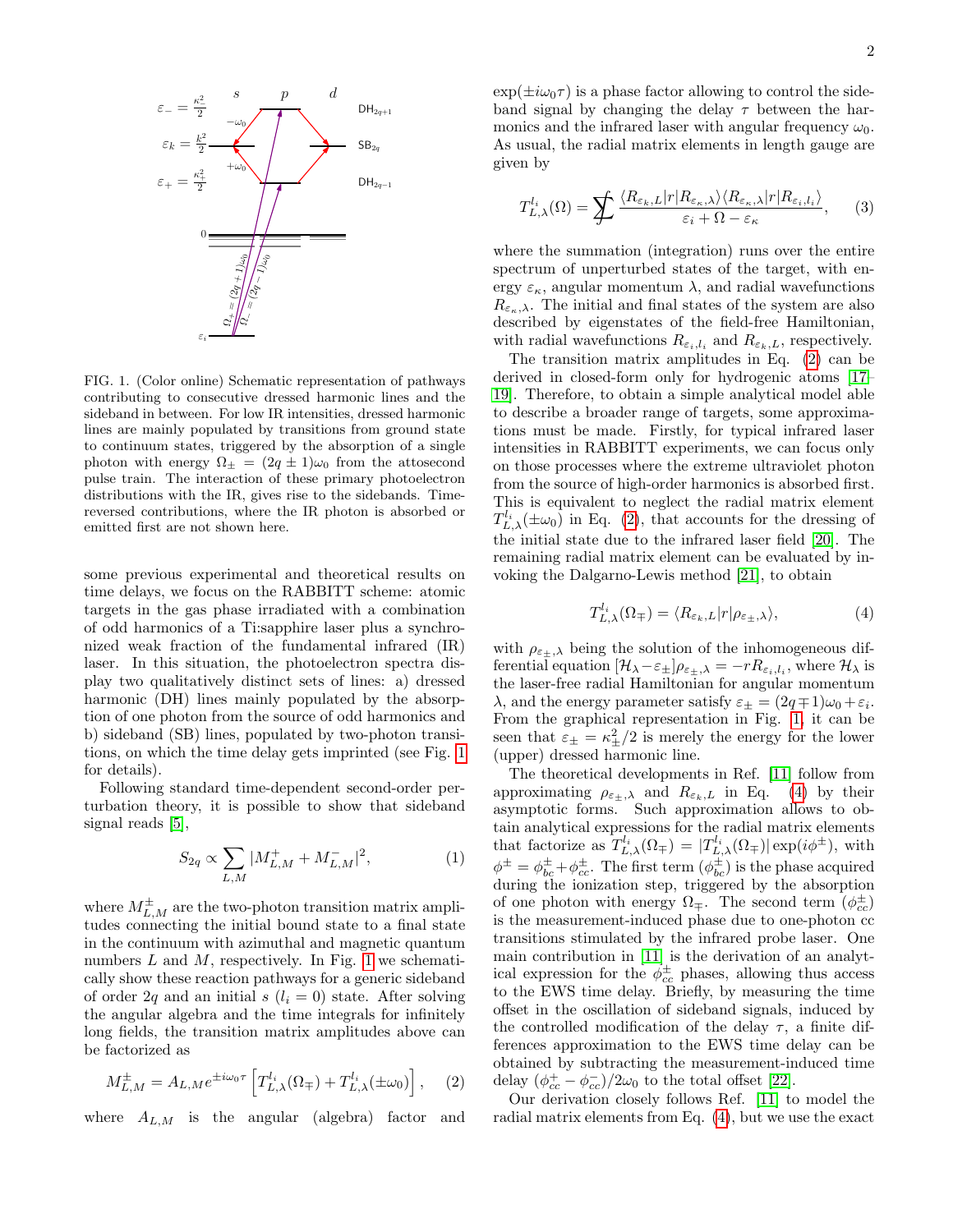radial wavefunction  $R_{\varepsilon_k,L}$  for the final states instead of its asymptotic approximation. In that case, we get

$$
T_{L,\lambda}^{l_i, \pm} \simeq -\pi (-i)^L e^{i\sigma_L(k)} \langle R_{\varepsilon_{\pm},\lambda} | r | R_{\varepsilon_i,l_i} \rangle N_{\varepsilon_k, L} N_{\varepsilon_{\pm}} \times \int_0^\infty dr e^{-ikr} r^{L+2} \exp \left[ i\kappa_{\pm} r + i\Phi_{\kappa_{\pm},\lambda}(r) \right] \tag{5}
$$
  
 
$$
\times {}_{\lambda} F_1(L+1+i/k \cdot 2L+2 \cdot 2ikr)
$$

$$
\sim 1^{I} \Gamma(\nu + 1 + \iota/\kappa, 2L + 2, 2\kappa \kappa)
$$
  

$$
\simeq -\pi \langle R_{\varepsilon_{\pm},\lambda} | r | R_{\varepsilon_i,l_i} \rangle N_{\varepsilon_k,L} N_{\varepsilon_{\pm}} I_{k,\kappa_{\pm}}^{L,\lambda},
$$
 (6)

where the expression for the final continuum states was

<span id="page-2-1"></span><span id="page-2-0"></span>taken from Ref. [\[23\]](#page-5-19),  ${}_{p}F_{q}(a_1, \ldots, a_p; b_1, \ldots, b_q; z)$  is the generalized Hypergeometric function, and the normalization factors for intermediate and final states in the continuum are given by  $N_{\varepsilon_{\pm}}$  and  $N_{\varepsilon_k,L}$ , respectively. The position-dependent phase in Eq. [\(5\)](#page-2-0) is given by  $\Phi_{\kappa,\lambda}(r) =$  $\ln(2\kappa r)/\kappa+\sigma_{\lambda}(\kappa)-\pi\lambda/2$  with  $\sigma_{l}(\kappa) = \arg[\Gamma(l+1-i/\kappa)]$ being the Coulomb phase-shift for partial wave l and momentum  $\kappa$  [\[11\]](#page-5-9). Operating over the logarithmic phase and rearranging the factors,  $I_{k,\kappa_{\pm}}^{L,\lambda}$  can be obtained in closed form by taking a limit for the integral of a closely related family of functions [\[24\]](#page-5-20)

$$
I_{k,\kappa}^{L,\lambda} = (2\kappa)^{i/\kappa} e^{-i\pi(\lambda+L)/2} e^{i\sigma_L(k)} e^{i\sigma_\lambda(\kappa)} \lim_{\epsilon \to 0^+} \int_0^\infty dr e^{-(\epsilon+ik-i\kappa)r} r^{L+2+i/\kappa} {}_1F_1(L+1+i/k; 2L+2; 2ikr) \tag{7}
$$
  

$$
= (2\kappa)^{i/\kappa} (-i)^L e^{-i\pi\lambda/2} e^{i\sigma_L(k)} e^{i\sigma_\lambda(\kappa)} \frac{\Gamma(L+3+i/\kappa)}{(ik-i\kappa)^{(L+3+i/\kappa)}} {}_2F_1\left(L+1+\frac{i}{k}, L+3+\frac{i}{\kappa}; 2L+2; \frac{2ik}{ik-i\kappa+0^+}\right). \tag{8}
$$

As the other factors entering Eq. [\(6\)](#page-2-1) are strictly real [\[11\]](#page-5-9), the bound-continuum phase acquired during the ionization step and the measurement induced phase, for twophoton processes as those depicted in Fig. [1,](#page-1-0) must be encoded in the expression for  $I_{k,\kappa}^{L,\lambda}$  above. As a matter of fact, from Eq. [\(8\)](#page-2-2) we can recognize the  $\phi_{bc}^{\pm}$  phase in the  $\exp[i\sigma_{\lambda}(\kappa)]$  phase factor and, therefore, our analytical model allows to disentangle the EWS phase contribution while the cc phases depend on the angular momentum of final states.

The model we present can be applied, in principle, to approximate the two-photon transition matrix amplitudes from any initial state of atomic [\[9\]](#page-5-7) or molecular species [\[12,](#page-5-10) [25\]](#page-5-21). However, to facilitate the comparison with previous theoretical and experimental data, we will firstly concentrate on initial atomic s states. In that case, the dipole selection rules indicate that only final states with angular momentum  $L = 0, 2$  can be populated. The results we get for  $\phi_{cc,L}^{\pm}$  are shown in Fig. [2](#page-2-3) by the dashed  $(L = 0)$  and dash-dotted  $(L = 2)$  lines. From extensive testing, we have found that model works slightly better if momentum for intermediate states is approximated as  $\kappa_{\pm} \simeq k \mp \omega_0/k$ . Following this procedure, related to the soft-photon approximation [\[11\]](#page-5-9) for asymptotic intermediate states, does not change any of the conclusions reached below. To assess the accuracy of our analytical model, we additionally perform two sets of ab-initio calculations. Firstly, we numerically solve the time-dependent Schrodinger equation (TDSE) in velocity gauge for hydrogen atoms, employing the Qprop code [\[26\]](#page-5-22). Using a single harmonic and the IR, we obtain the transition amplitudes  $M_{L,M}^{\pm}$  for the absorption and emission pathways separately. Besides, we calculate the same two-photon transition matrix amplitudes in length gauge from second-order perturbation theory (SOPT), based on



<span id="page-2-2"></span> $ik - i\kappa + 0^+$ 

<span id="page-2-3"></span>FIG. 2. (Color online) Dependence of cc phases on photoelectron kinetic energy, as obtained from different methods. Empty circles  $(L = 0)$  and squares  $(L = 2)$ : TDSE. Filled circles and squares: SOPT. Long-range amplitude-corrected results are given by the full thick lines. Model results are represented by the dashed lines  $(L = 0)$  and the dashed-dotted lines  $(L = 2)$ .

the analytical results in Ref. [\[19\]](#page-5-15). For both approaches, we obtain the cc phase associated to each transition amplitude by subtracting the contributions  $\phi_{bc}^{\pm}$  and  $\pm \omega_0 \tau$  to the total phase [\[27\]](#page-5-23). As can be clearly seen in Fig. [2,](#page-2-3) the results we get for the ab-initio calculations [\[28\]](#page-5-24) are virtually identical to each other, ruling out any gauge and/or convergence systematic errors.

Generally speaking, model results in Fig. [2](#page-2-3) for the emission pathways are better than those for the absorption ones. This behavior is not surprising and reflects a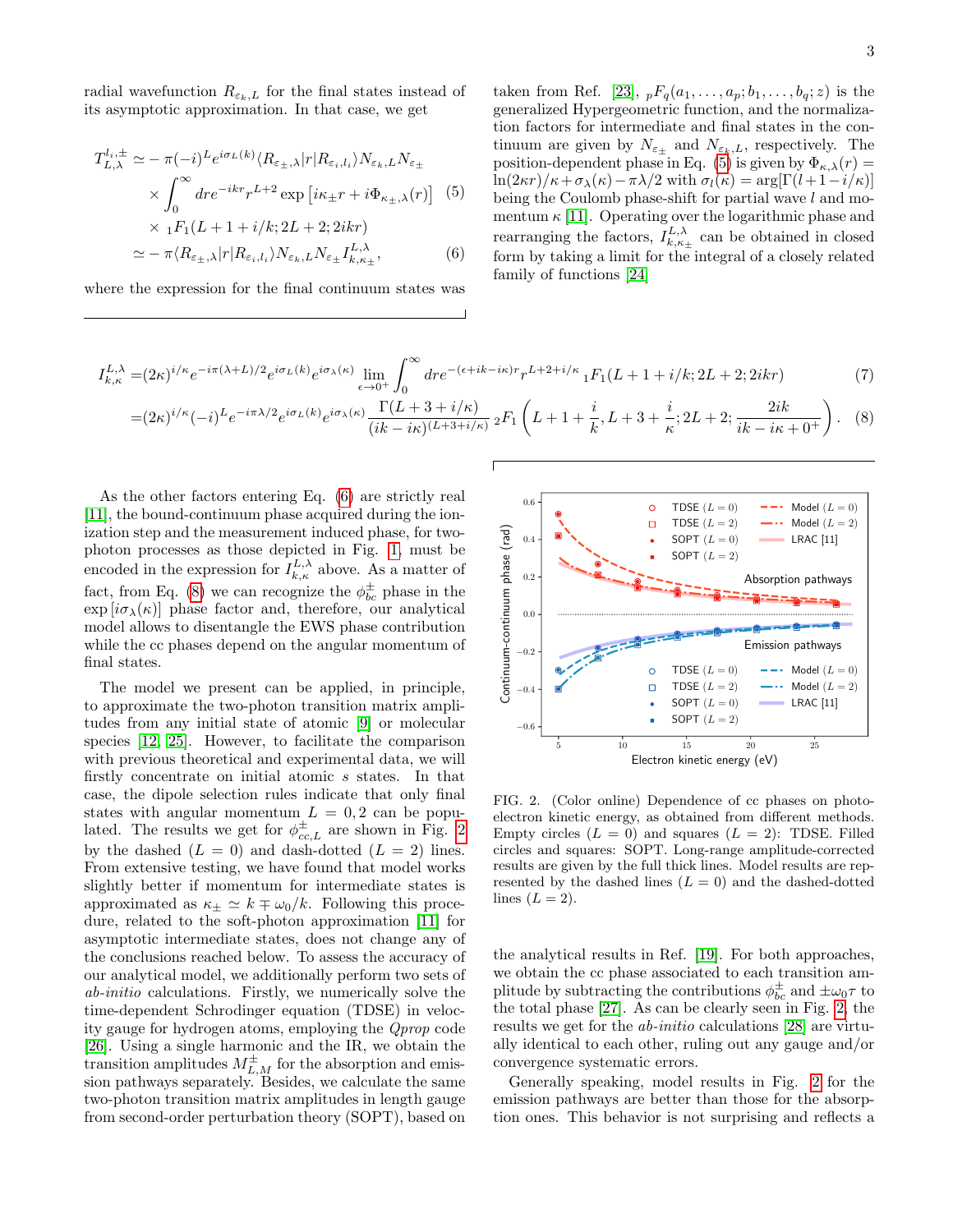diminished descriptive power of our model when it comes to representing absorption pathways. From Fig. (1), it is evident that intermediate states for emission pathways will always have a larger kinetic energy when compared to the sideband final state. In that case, description of the intermediate states with asymptotic wavefunctions qualitatively captures the kinematical conditions under which every model is expected to work better: the lower the kinetic energy, the better the quality of wavefunctions describing that state should be. The situation is reversed for the absorption pathways. Now, intermediate states with lower kinetic energy are described through approximate asymptotic states, which may be a poor description for sufficiently low kinetic energies.

Nonetheless, model results for the absorption pathway and  $L = 2$  quantitatively reproduce the accurate data for electron kinetic energies above  $\varepsilon_k \sim 8$ eV, being almost identical to those from the long-range amplitude-corrected (LRAC) asymptotic approximation in Ref. [\[11\]](#page-5-9). On the other hand, the  $L = 0$  results for the absorption pathway slightly overestimate ab-initio calculations, with the notable exception of results around  $E_k \sim 5$  eV, that are almost perfectly described. For the emission pathway, the quantitative agreement between the ab-initio and model results in Fig. [2](#page-2-3) is prominent, considering the simplicity of our approach. For low kinetic energy, our model faithfully reproduce the phase splitting obtained through the exact calculations, whereas at high energy the results for  $L = 0.2$  converge to the expected limit given by the LRAC approximation.

The above comparison of individual cc phases  $\phi_{cc,L}^{\pm}$  obtained through different methods is only possible by theoretical analysis. From the experimental point of view, phase differences are the most detailed pieces of information that angular distributions of RABBITT traces encode [\[13,](#page-5-11) [14\]](#page-5-25). Recently, these phase differences were experimentally obtained for helium targets [\[13\]](#page-5-11), and the simulations reported therein allow to conclude that only single-active electron dynamics are triggered within this energy range, in agreement with previous calculations for two-photon two-color processes [\[14,](#page-5-25) [29\]](#page-5-26). Therefore, we can directly compare the phase differences  $\phi_{cc,0}^{\pm} - \phi_{cc,2}^{\pm}$ obtained from our model with those from accurate calculations and the available experimental data.

These comparisons are presented in Fig. [3,](#page-3-0) for the absorption and emission processes separately. Our model globally captures the salient features displayed by the phase differences obtained from ab-initio and experimental data: they decrease to eventually zero for larger photoelectron kinetic energies, and, for the same kinetic energy, the results for the absorption pathways are slightly larger than those for the emission ones. The convergence to zero can be easily demonstrated by just replacing the Gauss hypergeometric function in Eq. [\(8\)](#page-2-2) with the asymptotic approximation  ${}_2F_1(a, b; c; z) \sim \lambda_1(-z)^{-a}$ , for  $|z| \to \infty$  [\[30\]](#page-5-27). In that case, we obtain cc phases identical to those in Eq. (22) from Ref. [\[11\]](#page-5-9) and, therefore, independent of the angular quantum numbers of



<span id="page-3-0"></span>FIG. 3. (Color online) Dependence of cc phase differences on photoelectron kinetic energy. Model, SOPT and TDSE results correspond to atomic hydrogen targets. The experimental results correspond to helium atoms [\[13\]](#page-5-11). Upper panel: absorption process. Lower panel: emission process.

final states. On the contrary, the comparatively larger values obtained for the absorption pathway cannot be easily demonstrated as this feature heavily relies on fine details of the Gauss hypergeometric function.

As before, we observe a better agreement for the emission pathway where the model quantitatively reproduces the experimental data and ab-initio simulations, for electron kinetic energies above  $\sim 5$  eV. For smaller kinetic energies, the model captures the trend set by the simulations for hydrogen and the experimental data for helium. The results for the absorption pathway are less accurate, as model calculations overestimate both the experimental data and the ab-initio calculations on the entire range of electron kinetic energies under analysis. Again, the model can reproduce the trend showing an increase in the phase difference for smaller electron kinetic energies. The results for electron kinetic energies below  $\sim 5$  eV are shown in dashed line to emphasize that for an 800 nm infrared laser, the intermediate states of the absorption pathway will have a kinetic energy below  $\sim 3.5 \text{ eV}$ , a value perhaps too low to admit a description with asymptotic states.

The primary aim of developing this model was to put forward a general analytical expression able to reproduce phase differences observed for partial waves populating the final channel in sidebands. The previous analysis demonstrates that this goal is achieved. In addition, as a by-product, with our model we can also study the branching ratio for partial waves upon cc transitions. This concept can be traced back, at least, to a few experimental and theoretical studies for the half-RABBITT sidebands obtained when atomic or molecular targets are ionized with a combination of a free-electron laser pulse and an infrared probing field [\[31,](#page-6-0) [32\]](#page-6-1). More recently [\[15\]](#page-5-12), this concept was applied to RABBITT experiments, gener-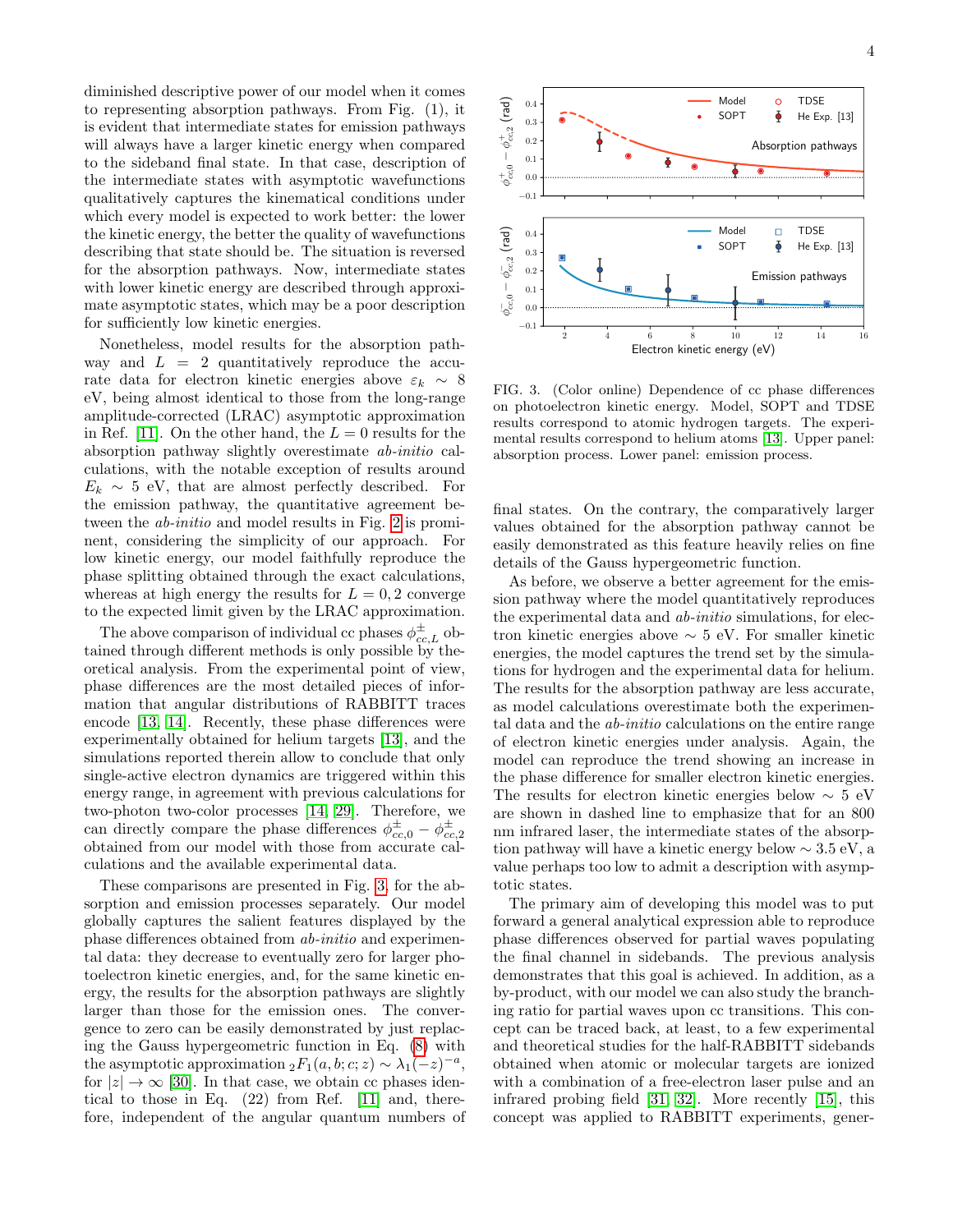

<span id="page-4-0"></span>FIG. 4. (Color online) Moduli ratios for the absorption (red) and emission (blue) pathways. Model results for different intermediate states are given by full lines. Second-order perturbation theory calculations are given by empty stars [\[31\]](#page-6-0) and full squares (emission only). TDSE simulation results are shown by empty squares (emission only). RPAE results [\[15\]](#page-5-12) for different intermediate states are shown by empty triangles and hexagons.

alized for different partial waves, and rationalized as a superset of Fano's propensity rules [\[33\]](#page-6-2).

In Fig. [4,](#page-4-0) we compare the moduli ratios  $|T_{\lambda-1,\lambda}^{l_i,\pm}/T_{\lambda+1,\lambda}^{l_i,\pm}|$  obtained from our model with the benchmark data: random-phase approximation with exchange (RPAE) [\[15\]](#page-5-12), TDSE and SOPT calculations and the scarce experimental data available in the literature [\[31,](#page-6-0) 32. For  $\lambda = 1$ , the model almost perfectly describes ab-initio and experimental results for the emission pathway on the entire energy range. Conversely, the results for the absorption pathway fail for electron kinetic energies below  $\sim 5$  eV. As before, this behavior may be ascribed to a poor description of low kinetic energy intermediate states with asymptotic wavefunctions. The approximately linear dependence on  $\lambda$  of the kinetic energy value below which model results deviate from the accurate calculations emphasizes the previous conclusion. Further understanding of this trend would require a direct comparison of the approximate intermediate states with those obtained from the numerical resolution of the Dalgarno-Lewis method, which is beyond the scope of the present study.

The final remark on these branching ratios relates to its universal character. From Eq. [\(6\)](#page-2-1), it is clear that twophoton radial matrix elements factorize as the product of a radial matrix element for the pump stage and a singlephoton cc factor. Therefore, the agreement of our model results with those from more accurate calculations and the experimental data for the branching ratios in Fig. [4](#page-4-0) is a direct demonstration that the observed variations are dictated by the single-photon cc transitions. In turn, it means that correlation effects, included in the RPAE calculations [\[15\]](#page-5-12) and experimental data [\[31,](#page-6-0) [32\]](#page-6-1), play little to no role in these branching ratios.

The above analysis of branching ratios for the radial matrix elements can be systematically performed from a theoretical perspective. On the contrary, the empirical verification of these results has some nuances depending on the initial state. On one hand, for atomic s states there will be a single intermediate state with  $\lambda = 1$ , therefore, the experimental and theoretical results can be directly compared. The agreement we observe in Fig. [4](#page-4-0) indicates that the branching ratios are independent of the radial distribution for the initial s state. On the other hand, measurements for initial states with angular momentum larger than zero will be hindered by the fact that final states with  $L = l_i$  are coherently populated by contributions following two different quantum pathways. In such a scenario, a branching ratio dependence on the radial distribution of the initial state cannot be ruled out. This is in agreement with the findings in Ref. [\[25\]](#page-5-21) (Fig. 5), where changing the radial distribution for a 1s initial state in hydrogen does not modify an observable closely related to radial matrix elements, whereas the same procedure for initial 2p orbitals induces a dramatic change.

To summarize, we develop an analytical model for the two-photon two-color transition matrix amplitudes that quantitatively reproduce state-of-the-art calculations and experimental data at low photoelectron kinetic energies, without resorting to fitting free parameters. We demonstrate that the effects induced by the centrifugal barrier onto the wavefunctions can be almost completely recovered by just using accurate final states, even if intermediate states are approximated by its asymptotic form. Besides, the functional form we obtained for the matrix elements is fully compatible with the procedure to extract the EWS time delays from the sideband signal oscillation in RABBITT experiments. Additionally, our results can be readily adapted to upgrade models describing higher order cc processes [\[34\]](#page-6-3), as it only requires to change the description of final states. Finally, we demonstrate that the partial waves branching ratio above a  $\lambda$ -dependent photoelectron kinetic energy can also be accurately retrieved by considering the centrifugal potential effects only on final states. In particular, our model may be useful to disentangle the coherent contributions populating final state partial waves with  $L = l_i$  in two-color experiments from free-electron laser facilities, where measurements can be performed away from threshold.

## ACKNOWLEDGMENTS

The authors acknowledge the financial support from the Agencia Nacional de Promoción Científica y Tecnológica, Project PICT No. 01912 (2015-3392), and from the Consejo Nacional de Investigaciones Científicas y Técnicas de la República Argentina, Project PIP No. 0784 (11220090101026). Part of the results presented in this work have been obtained by using the facili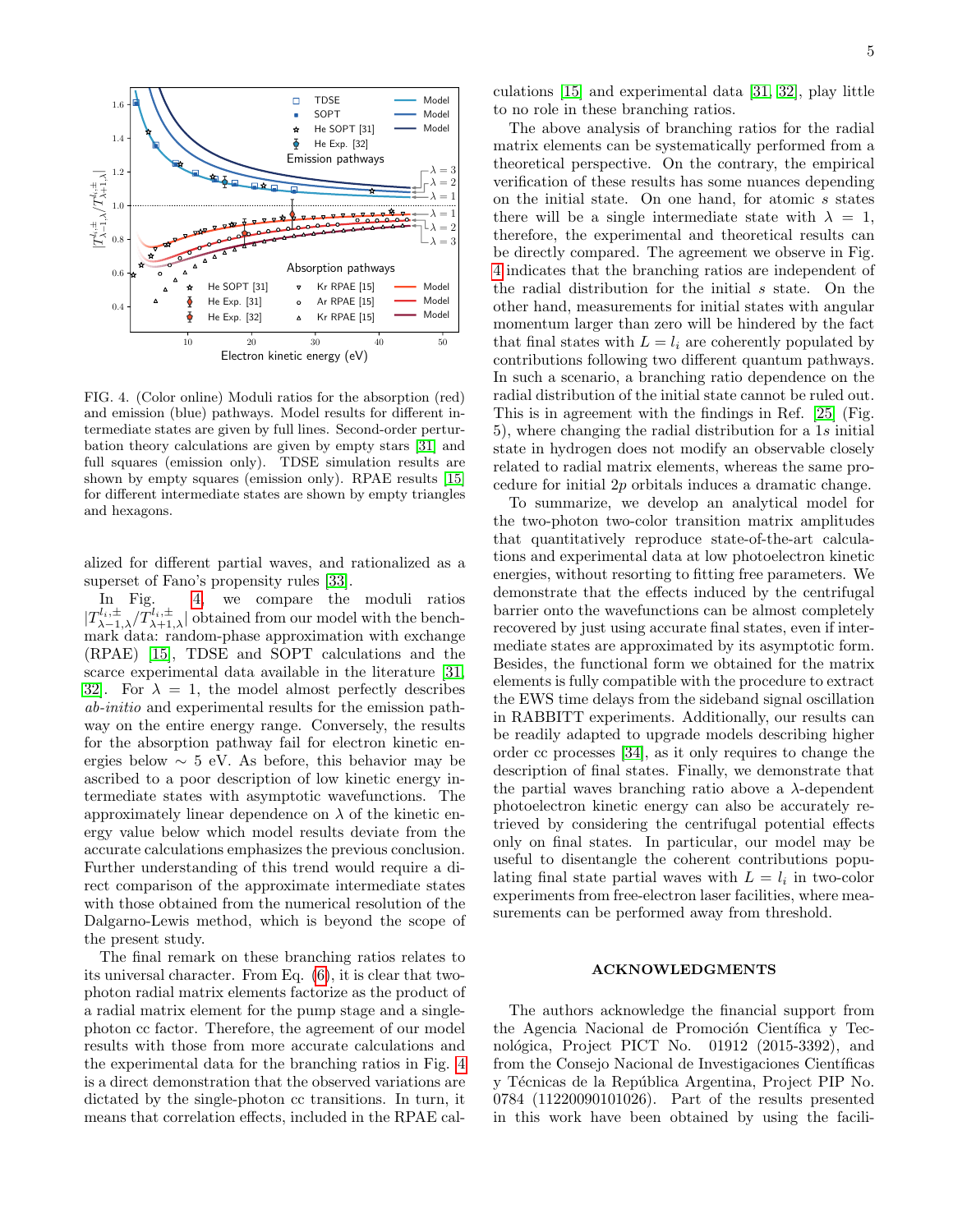ties of the CCT-Rosario Computational Center, mem- ber of the High Performance Computing National System

- <span id="page-5-0"></span>[1] E. P. Wigner, Lower limit for the energy derivative of the scattering phase shift, Phys. Rev. 98[, 145 \(1955\).](https://doi.org/10.1103/PhysRev.98.145)
- [2] F. T. Smith, Lifetime matrix in collision theory, [Phys.](https://doi.org/10.1103/PhysRev.118.349) Rev. 118[, 349 \(1960\).](https://doi.org/10.1103/PhysRev.118.349)
- <span id="page-5-1"></span>[3] C. de Carvalho and H. Nussenzveig, Time delay, [Physics](https://doi.org/https://doi.org/10.1016/S0370-1573(01)00092-8) Reports 364[, 83 \(2002\).](https://doi.org/https://doi.org/10.1016/S0370-1573(01)00092-8)
- <span id="page-5-2"></span>[4] M. Hentschel, R. Kienberger, C. Spielmann, G. A. Reider, N. Milosevic, T. Brabec, P. Corkum, U. Heinzmann, M. Drescher, and F. Krausz, Attosecond metrology, [Na](https://doi.org/10.1038/35107000)ture 414[, 509 \(2001\).](https://doi.org/10.1038/35107000)
- <span id="page-5-3"></span>[5] P. M. Paul, E. S. Toma, P. Breger, G. Mullot, F. Augé, P. Balcou, H. G. Muller, and P. Agostini, Observation of a train of attosecond pulses from high harmonic generation, Science **292**[, 1689 \(2001\).](https://doi.org/10.1126/science.1059413)
- <span id="page-5-4"></span>[6] V. Véniard, R. Taïeb, and A. Maquet, Phase dependence of  $(N+1)$ -color  $(N>1)$  ir-xuv photoionization of atoms with higher harmonics, [Phys. Rev. A](https://doi.org/10.1103/PhysRevA.54.721) 54, 721 (1996).
- <span id="page-5-5"></span>[7] E. Goulielmakis, Z.-H. Loh, A. Wirth, R. Santra, N. Rohringer, V. S. Yakovlev, S. Zherebtsov, T. Pfeifer, A. M. Azzeer, M. F. Kling, S. R. Leone, and F. Krausz, Real-time observation of valence electron motion, [Nature](https://doi.org/10.1038/nature09212) 466[, 739 \(2010\).](https://doi.org/10.1038/nature09212)
- <span id="page-5-6"></span>[8] M. Schultze, M. Fieß, N. Karpowicz, J. Gagnon, M. Korbman, M. Hofstetter, S. Neppl, A. L. Cavalieri, Y. Komninos, T. Mercouris, C. A. Nicolaides, R. Pazourek, S. Nagele, J. Feist, J. Burgdörfer, A. M. Azzeer, R. Ernstorfer, R. Kienberger, U. Kleineberg, E. Goulielmakis, F. Krausz, and V. S. Yakovlev, Delay in photoemission, Science 328[, 1658 \(2010\).](https://doi.org/10.1126/science.1189401)
- <span id="page-5-7"></span>[9] K. Klünder, J. M. Dahlström, M. Gisselbrecht, T. Fordell, M. Swoboda, D. Guénot, P. Johnsson, J. Caillat, J. Mauritsson, A. Maquet, R. Taïeb, and A. L'Huillier, Probing single-photon ionization on the attosecond time scale, [Phys. Rev. Lett.](https://doi.org/10.1103/PhysRevLett.106.143002) 106, 143002 (2011).
- <span id="page-5-8"></span>[10] S. Nagele, R. Pazourek, J. Feist, K. Doblhoff-Dier, C. Lemell, K. Tőkési, and J. Burgdörfer, Time-resolved photoemission by attosecond streaking: extraction of time information, [Journal of Physics B: Atomic, Molec](https://doi.org/10.1088/0953-4075/44/8/081001)[ular and Optical Physics](https://doi.org/10.1088/0953-4075/44/8/081001) 44, 081001 (2011).
- <span id="page-5-9"></span>[11] J. Dahlström, D. Guénot, K. Klünder, M. Gisselbrecht, J. Mauritsson, A. L'Huillier, A. Maquet, and R. Taïeb, Theory of attosecond delays in laser-assisted photoionization, [Chemical Physics](https://doi.org/https://doi.org/10.1016/j.chemphys.2012.01.017) 414, 53 (2013), attosecond spectroscopy.
- <span id="page-5-10"></span>[12] M. Huppert, I. Jordan, D. Baykusheva, A. von Conta, and H. J. Wörner, Attosecond delays in molecular photoionization, [Phys. Rev. Lett.](https://doi.org/10.1103/PhysRevLett.117.093001) 117, 093001 (2016).
- <span id="page-5-11"></span>[13] J. Fuchs, N. Douguet, S. Donsa, F. Martin, J. Burgdörfer, L. Argenti, L. Cattaneo, and U. Keller, Time delays from one-photon transitions in the continuum, [Optica](https://doi.org/10.1364/OPTICA.378639) 7, 154 [\(2020\).](https://doi.org/10.1364/OPTICA.378639)
- <span id="page-5-25"></span>[14] S. Heuser, A. Jiménez Galán, C. Cirelli, C. Marante, M. Sabbar, R. Boge, M. Lucchini, L. Gallmann, I. Ivanov, A. S. Kheifets, J. M. Dahlström, E. Lindroth, L. Argenti, F. Martín, and U. Keller, Angular dependence of photoemission time delay in helium, [Phys. Rev. A](https://doi.org/10.1103/PhysRevA.94.063409) 94, 063409 [\(2016\).](https://doi.org/10.1103/PhysRevA.94.063409)
- <span id="page-5-12"></span>[15] D. Busto, J. Vinbladh, S. Zhong, M. Isinger, S. Nandi, S. Maclot, P. Johnsson, M. Gisselbrecht, A. L'Huillier, E. Lindroth, and J. M. Dahlström, Fano's propensity rule in angle-resolved attosecond pump-probe photoionization, [Phys. Rev. Lett.](https://doi.org/10.1103/PhysRevLett.123.133201) 123, 133201 (2019).
- <span id="page-5-13"></span>[16] G. S. J. Armstrong, M. A. Khokhlova, M. Labeye, A. S. Maxwell, E. Pisanty, and M. Ruberti, Dialogue on analytical and ab initio methods in attoscience, [The European](https://doi.org/10.1140/epjd/s10053-021-00207-3) [Physical Journal D](https://doi.org/10.1140/epjd/s10053-021-00207-3) 75, 209 (2021).
- <span id="page-5-14"></span>[17] S. Klarsfeld, Two-photon ionization of atomic hydrogen in the ground state, [Lettere al Nuovo Cimento \(1969-](https://doi.org/10.1007/BF02819081) 1970) 3[, 395 \(1970\).](https://doi.org/10.1007/BF02819081)
- [18] E. Arnous, S. Klarsfeld, and S. Wane, Angular distribution in the two-quantum atomic photoeffect, [Phys. Rev.](https://doi.org/10.1103/PhysRevA.7.1559) A 7[, 1559 \(1973\).](https://doi.org/10.1103/PhysRevA.7.1559)
- <span id="page-5-15"></span>[19] A. P. Jayadevan and R. B. Thayyullathil, Two-photon ionization of atomic hydrogen above the one-photon ionization threshold, [Journal of Physics B: Atomic, Molec](https://doi.org/10.1088/0953-4075/34/4/317)[ular and Optical Physics](https://doi.org/10.1088/0953-4075/34/4/317) 34, 699 (2001).
- <span id="page-5-16"></span>[20] A. Cionga, V. Florescu, A. Maquet, and R. Taïeb, Target dressing effects in laser-assisted x-ray photoionization, [Phys. Rev. A](https://doi.org/10.1103/PhysRevA.47.1830) 47, 1830 (1993).
- <span id="page-5-17"></span>[21] A. Dalgarno, J. T. Lewis, and D. R. Bates, The exact calculation of long-range forces between atoms by perturbation theory, [Proceedings of the Royal Society of London.](https://doi.org/10.1098/rspa.1955.0246) [Series A. Mathematical and Physical Sciences](https://doi.org/10.1098/rspa.1955.0246) 233, 70 [\(1955\).](https://doi.org/10.1098/rspa.1955.0246)
- <span id="page-5-18"></span>[22] Usually, in experiments, an additional phase due to the intrinsic chirp of harmonics in the train has to be compensated. One possible solution is to consider the relative time delay for electrons emerging from different atomic subshells. See Refs. [\[9,](#page-5-7) [12\]](#page-5-10) for further details.
- <span id="page-5-19"></span>[23] A. Matsumoto, Multipole matrix elements for hydrogen atom, [Physica Scripta](https://doi.org/10.1088/0031-8949/44/2/009) 44, 154 (1991).
- <span id="page-5-20"></span>[24] L. D. Landau and E. M. Lifshitz, *Quantum mechan*ics: non-relativistic theory, 3rd ed., Course of theoretical physics No. 3 (Pergamon press, 1991).
- <span id="page-5-21"></span>[25] L. Martini, D. I. R. Boll, A. Palacios, and O. A. Fojón, Different approximations in the polarization control of two-color water molecule ionization, [Journal of Physics](https://doi.org/10.1088/1361-6455/abfc67) [B: Atomic, Molecular and Optical Physics](https://doi.org/10.1088/1361-6455/abfc67) 54, 135602 [\(2021\).](https://doi.org/10.1088/1361-6455/abfc67)
- <span id="page-5-22"></span>[26] V. Tulsky and D. Bauer, Qprop with faster calculation of photoelectron spectra, [Computer Physics Communi](https://doi.org/https://doi.org/10.1016/j.cpc.2019.107098)cations 251[, 107098 \(2020\).](https://doi.org/https://doi.org/10.1016/j.cpc.2019.107098)
- <span id="page-5-23"></span>[27] For comparison purposes, Model and TDSE results with the same kinetic energy, were shifted by a global phase.
- <span id="page-5-24"></span>[28] The data that support the findings of this study is publicly available on Repositorio Institucional CONICET Digital <http://hdl.handle.net/11336/156629>.
- <span id="page-5-26"></span>[29] D. I. R. Boll, L. Martini, O. A. Fojón, and A. Palacios, Off-resonance-enhanced polarization control in two-color atomic ionization, Phys. Rev. A 101[, 013428 \(2020\).](https://doi.org/10.1103/PhysRevA.101.013428)
- <span id="page-5-27"></span>[30] M. Abramowitz and I. A. Stegun, *Handbook of Mathe*matical Functions with Formulas, Graphs, and Mathematical Tables, ninth dover printing, tenth gpo printing ed. (Dover, New York, 1964).